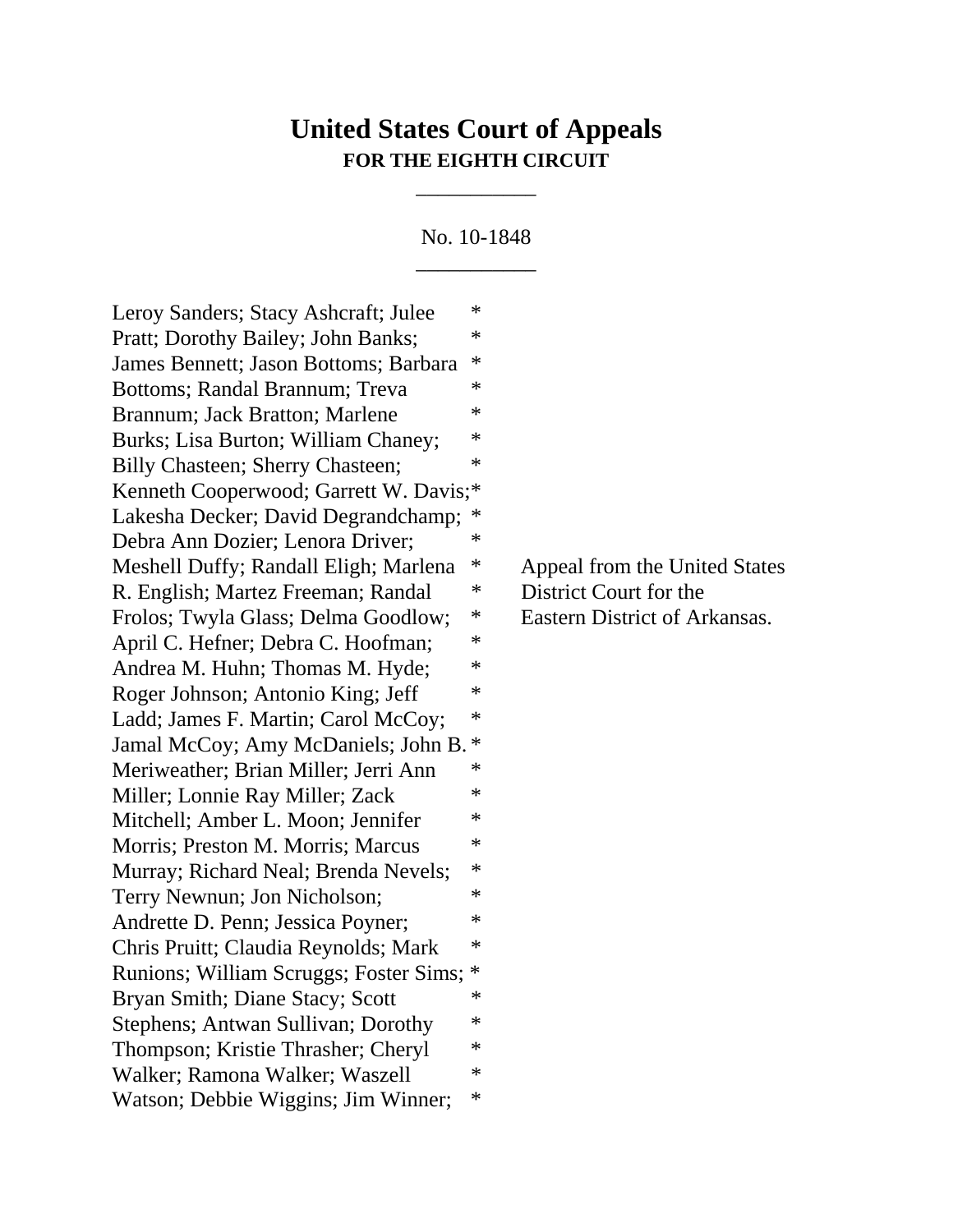| Barbara Woodard; Barbara Wren; Carol   | ∗      |
|----------------------------------------|--------|
| Yates; Teddy Williams; Mark Gaines;    | ∗      |
| Helen Pruitt; Lori Lawrence; Linda J.  | ∗      |
| Mell; Aaron Cooper; Dana Barnett;      | ∗      |
| Bobby Swain; Jamie Swain; Carl         | $\ast$ |
| McGahee, Jr.; Sheila Smith; Nathaniel  | ∗      |
| Johnson; Rebecca Glick; Tabrea Aitkns; | ∗      |
| Irrelon Robinson, Jr.; Margie Ashby;   | ∗      |
| Chris Duren; Sherman Durfee; Becky     | ∗      |
| Price; George Barksdale; Billy Medler; | ∗      |
| Amy Harmon; Jamie Voyles; Lindell      | ∗      |
| Bailey; Nicole Marie Henson; Theresa   | ∗      |
| Jones; Debbie Belew; Jamie Mason;      | ∗      |
| David Sterling, Jr.; Matthew Lloyd;    | ∗      |
| Kenneth Middleton; Stephanie Stegall;  | ∗      |
| Charles Hale; Nadine Segraves; William | $\ast$ |
| Sparks; Michael Goodwin; Gerald        | ∗      |
| Mashburn,                              | ∗      |
|                                        | ∗      |
| Appellants,                            | ∗      |
|                                        | ∗      |
| V.                                     | ∗      |
|                                        | ∗      |
| Kohler Company,                        | $\ast$ |
|                                        | ∗      |
| Appellee.                              | $\ast$ |

Submitted: January 12, 2011 Filed: June 8, 2011

 $\overline{\phantom{a}}$ 

\_\_\_\_\_\_\_\_\_\_\_

Before WOLLMAN, LOKEN, and SMITH, Circuit Judges.

\_\_\_\_\_\_\_\_\_\_\_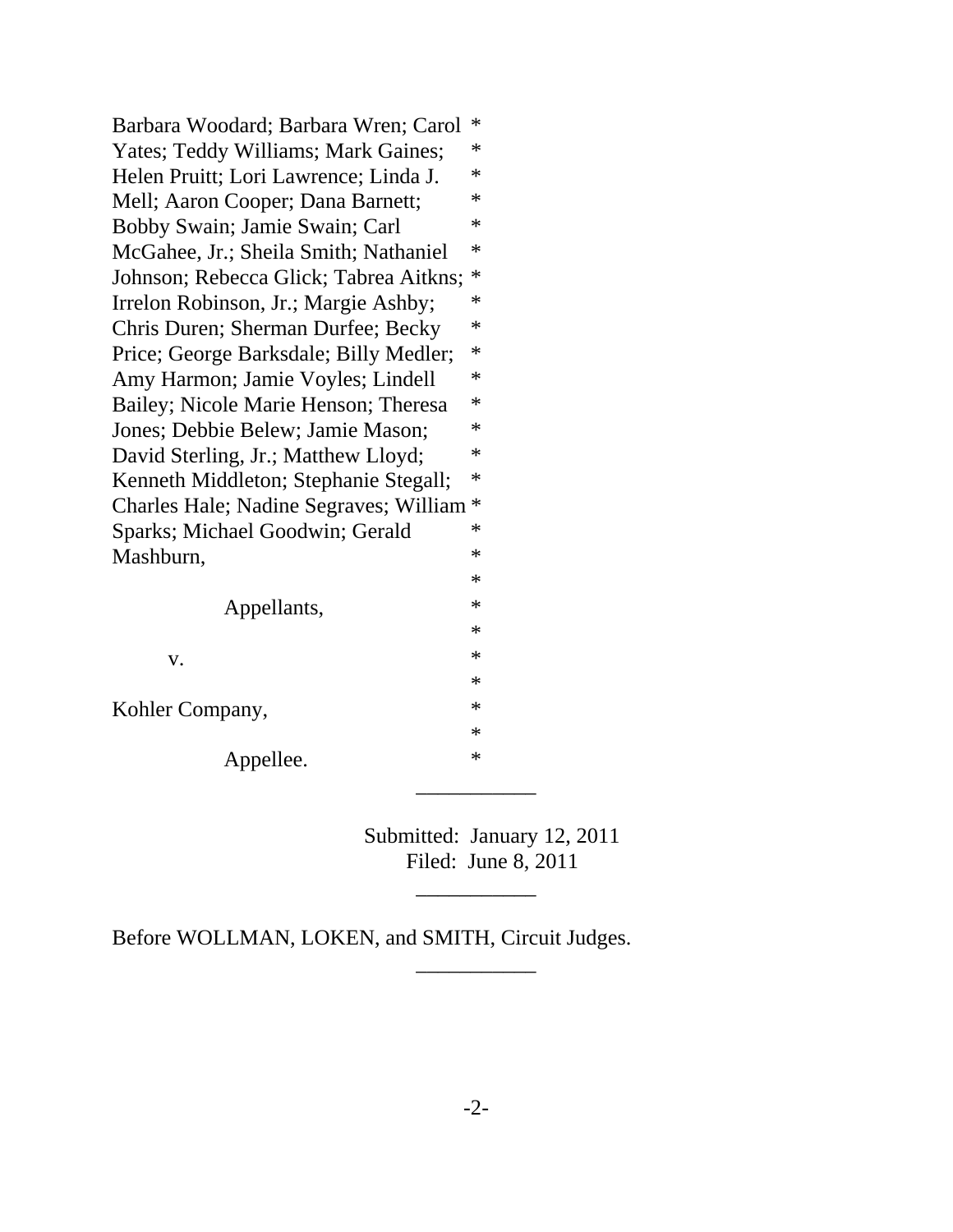WOLLMAN, Circuit Judge.

Appellants appeal from an order granting summary judgment to defendant Kohler Company (Kohler) on a claim arising under the Worker Adjustment and Retraining Notification Act (WARN Act), 29 U.S.C. § 2101, and dismissing without prejudice supplemental state law claims. The appellants alleged that Kohler hired them as temporary workers in the midst of a strike and then summarily dismissed them at the strike's conclusion without providing the notice required under the WARN Act. The district court<sup>1</sup> held that Kohler was not subject to the notice requirements because the appellants failed to establish that a "mass layoff" had occurred, as defined under § 2101(a). The appellants assert that the district court misconstrued the meaning of "mass layoff" and made findings that improperly glossed over genuine issues of material fact. We affirm.

## I.

Kohler manufactures stainless steel bathroom and kitchen products at its plant in Searcy, Arkansas. As of 2006, approximately ninety-five percent of the employees belonged to the United Auto Workers Local 1000 (Union). Collective bargaining negotiations between the Union and Kohler stalled in December 2006, and 247 union workers went on strike. Kohler shut the plant down shortly after the strike commenced. Three months later, it placed advertisements in local newspapers, interviewed potential applicants, and hired 123 replacement workers, including all 111 appellants in this action.

In March 2007, Kohler sent a letter to the new hires in which it took the position that because the strike was an economic strike, new hires had the status of "permanent replacement workers." That letter also stated that if the strike was deemed

<sup>&</sup>lt;sup>1</sup>The Honorable Susan Weber Wright, United States District Court Judge for the Eastern District of Arkansas.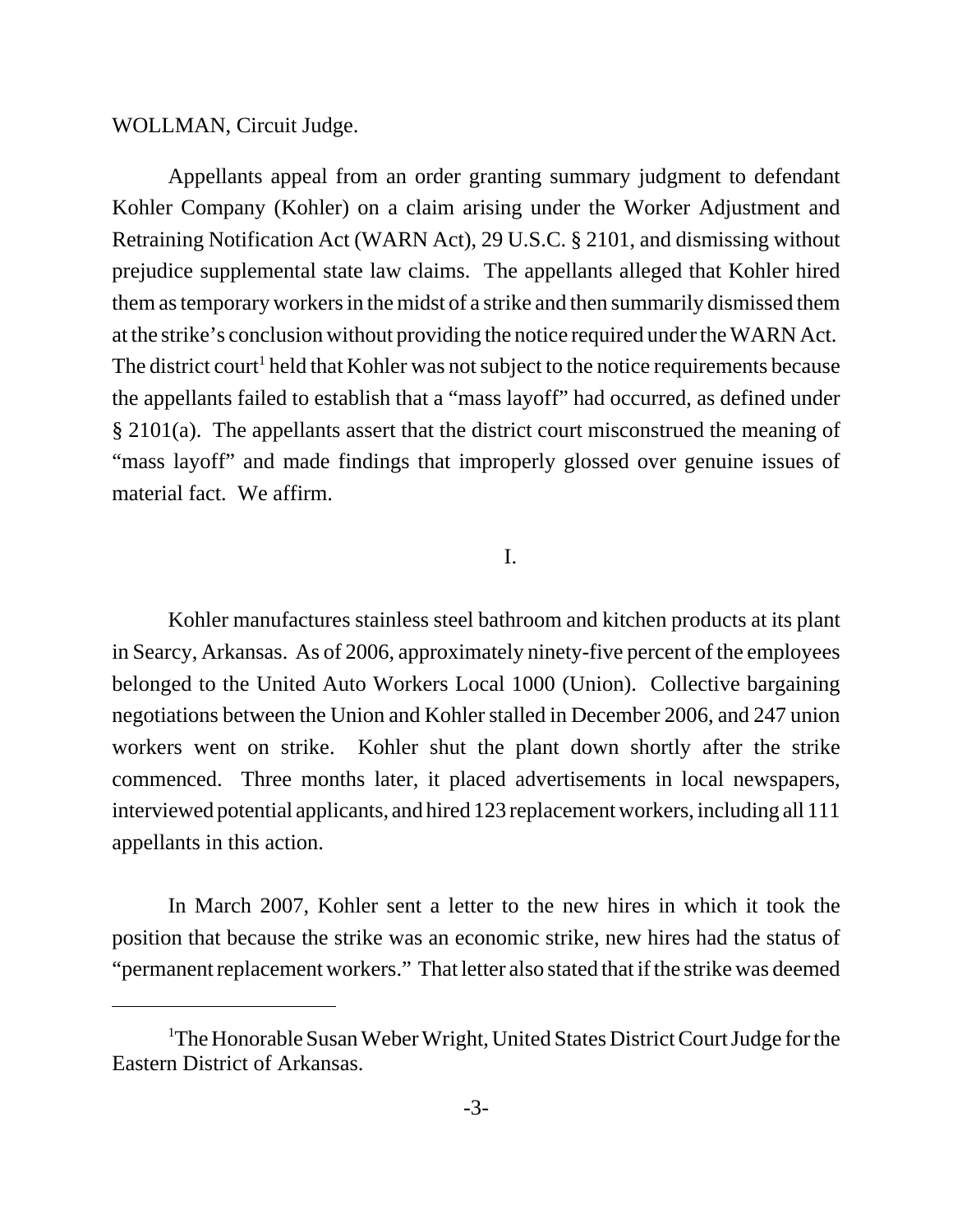an unfair labor practices strike, as the Union claimed, then Kohler would "be legally bound to release [the new hires] from employment to the extent necessary to create openings for any strikers who may want to return to work." In November 2007, management sent an email to supervisors on the floor instructing them to communicate to the replacement workers that they were "permanent Kohler associates and any strike settlement would not affect that." Kohler and the Union settled their dispute in March 2008. As part of the settlement, Kohler agreed to reinstate the strikers. Notwithstanding its prior assurances, Kohler fired the replacement workers after the strike settled and returned 103 of the original 247 striking workers to their former positions.

In late March, the appellants filed a complaint, claiming that Kohler had failed to provide adequate termination notice under the WARN Act and alleging supplemental state-law claims for breach of contract, fraud, unjust enrichment, promissory estoppel, and civil conspiracy.

The WARN Act provides that covered employers must give at least sixty days' notice of a "plant closing" or a "mass layoff." § 2101(a). The Act defines a mass layoff as

a reduction in force which (A) is not the result of a plant closing; and (B) results in an employment loss at the single site of employment during any 30-day period for . . . at least 33 percent of the employees (excluding any part-time employees); and . . . at least 50 employees (excluding any part-time employees)[.]

§ 2101(a)(3); see also Smullin v. Mity Enter., Inc., 420 F.3d 836, 838 (8th Cir. 2005). The appellants alleged that Kohler's actions constituted a mass layoff that triggered the notice requirements; Kohler denied that a mass layoff occurred and moved for summary judgment at the close of discovery.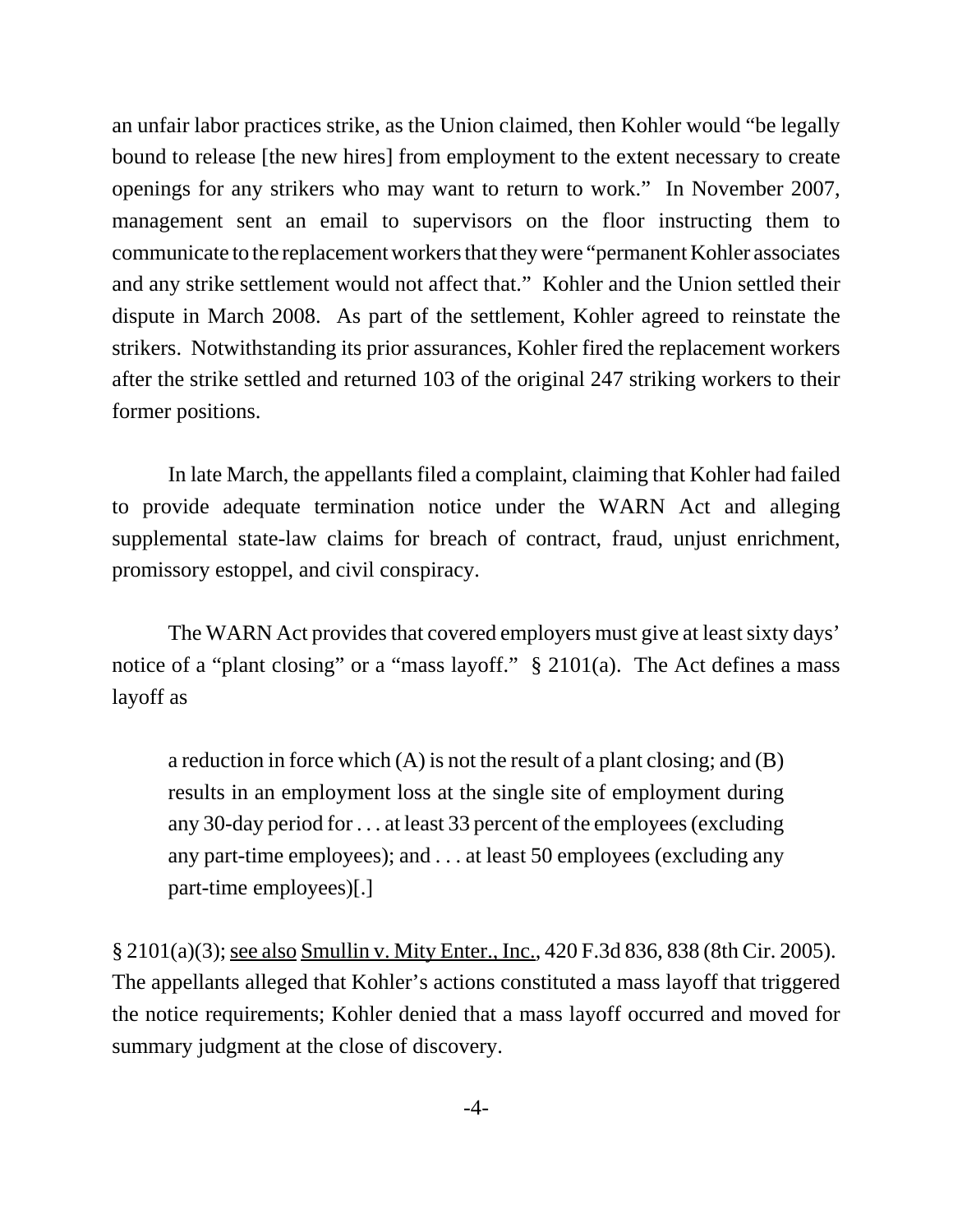It is undisputed that Kohler fired 123 replacement workers and returned 103 striking workers to their former positions. The district court relied on Oil, Chemical, and Atomic Workers Int'l Union v. RMI Titanium Co., 199 F.3d 881 (6th Cir. 2000), in which the Sixth Circuit held that only those workers who were fired and not replaced—those whose positions were eliminated—were part of a reduction in force and, therefore, only those workers would be counted for purposes of determining whether the numerosity thresholds of  $\S 2101(a)(3)$  had been met. Id. at 885-86. Following RMI Titanium, the district court concluded that a reduction in force of 20 employees had occurred. Because a reduction in force of 20 employees did not meet the numerosity thresholds of  $\S$  2101(a)(3), the district court concluded that the termination did not constitute a "mass layoff" and therefore did not trigger the notice requirements of the WARN Act. Accordingly, it granted Kohler's summary judgment motion and dismissed the appellants' supplemental state-law claims without prejudice.

## II.

We review *de novo* the district court's grant of a motion for summary judgment. South Dakota v. U.S. Dep't of Interior, 423 F.3d 790, 794 (8th Cir. 2005). Viewing the record in the light most favorable to the non-moving party, we consider whether a genuine issue of material fact exists and whether the moving party is entitled to judgment as a matter of law. Id.

The appellants contend that the district court erred in relying on RMI Titanium because that case misconstrued § 2101 and is factually distinguishable. The appellants next claim that even if RMI Titanium is applicable, the district court erred by making credibility determinations in Kohler's favor and thereby glossed over genuine issues of material fact that preclude granting summary judgment. Lastly, the appellants contend that the district court erred in failing to consider certain reduction-in-force calculation methods, which demonstrated that a "mass layoff" occurred or at least raised questions of material fact on that issue.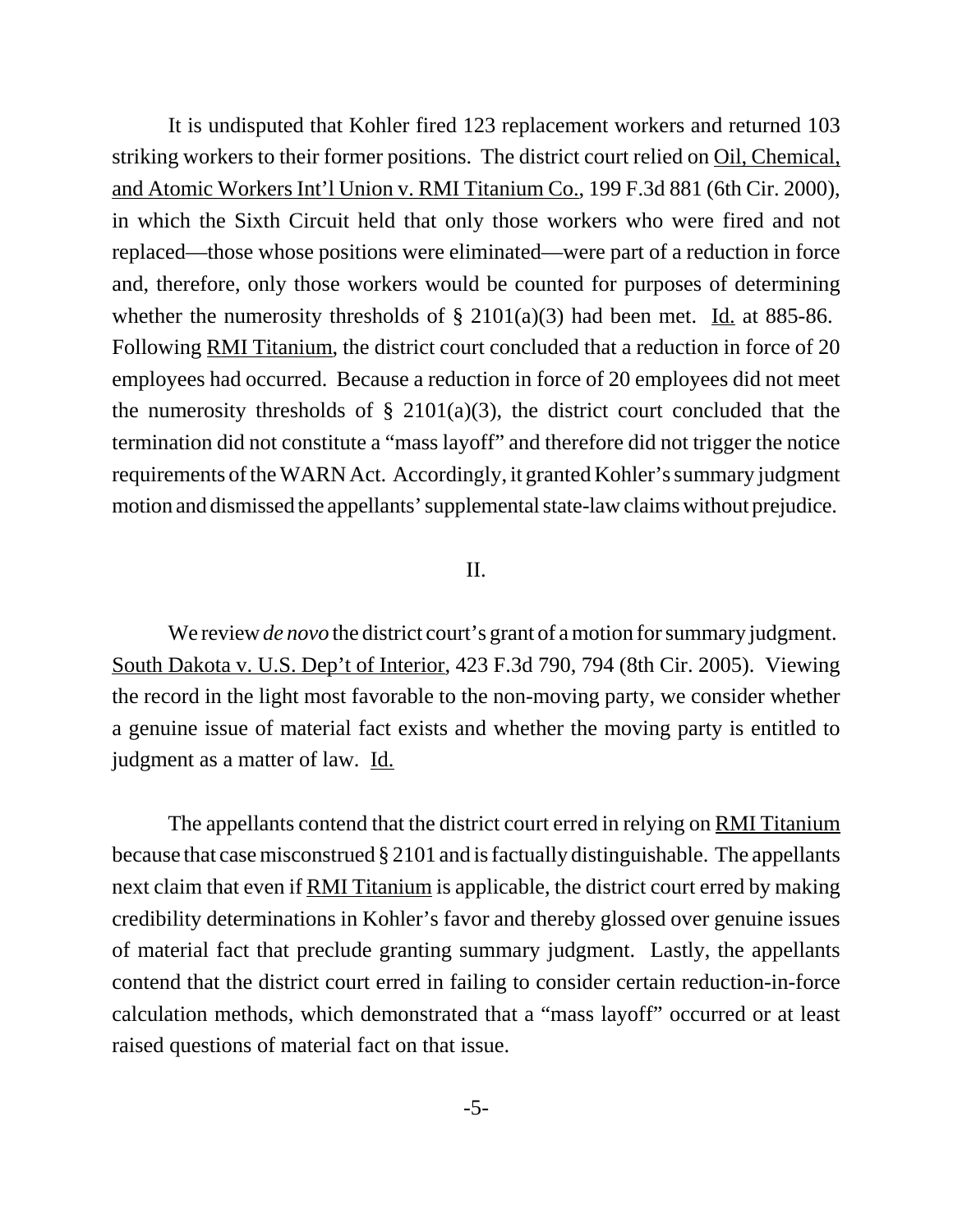The WARN Act does not define "reduction in force," nor have we considered its meaning in our WARN Act cases. The appellants contend that the district court erred in adopting the Sixth Circuit's interpretation in RMI Titanium. There, the defendant employer laid off a number of employees, the majority of whom were not replaced because of budgetary concerns. 199 F.3d at 883-84. Twenty-seven employees, however, were laid off, temporarily rehired, and then replaced by more senior employees who had been on an employment furlough. Id. at 885. The court reasoned that employees whose positions had been eliminated were part of a reduction in force and counted toward the numerosity requirements of a mass layoff, but the 27 employees who had been replaced were not part of a reduction in force and therefore would not be counted when determining whether the requirements had been met. Id. at 885-86.

The appellants contend that the dissent in RMI Titanium is better reasoned because it focuses on the number of employees who were fired, not just the number of positions that were eliminated. They maintain that a reduction in force of any size constitutes a "mass layoff" so long as the requisite number of employees experience an employment loss. Yet the statute defines mass layoff as "a reduction in force "which . . . results in" the requisite number of employment losses. The phrase "results in" implies causation. See CNG Transmission Mgmt. VEBA v. U.S., 588 F.3d 1376, 1379 (Fed. Cir. 2009) ("The plain meaning of the term 'results in' is 'causes.'") (citing Brown v. Gardner, 513 U.S. 115, 119 (1994) (concluding that the phrase "as a result of" can be "naturally read simply to impose the requirement of a causal connection")). Appellants' reading decouples "reduction in force" from the numerosity thresholds that modify it and eliminates the causal connection established by the phrase "results in." In contrast, we understand "reduction in force" to mean a net loss in the underlying productivity of a business, with the numerosity thresholds specifying the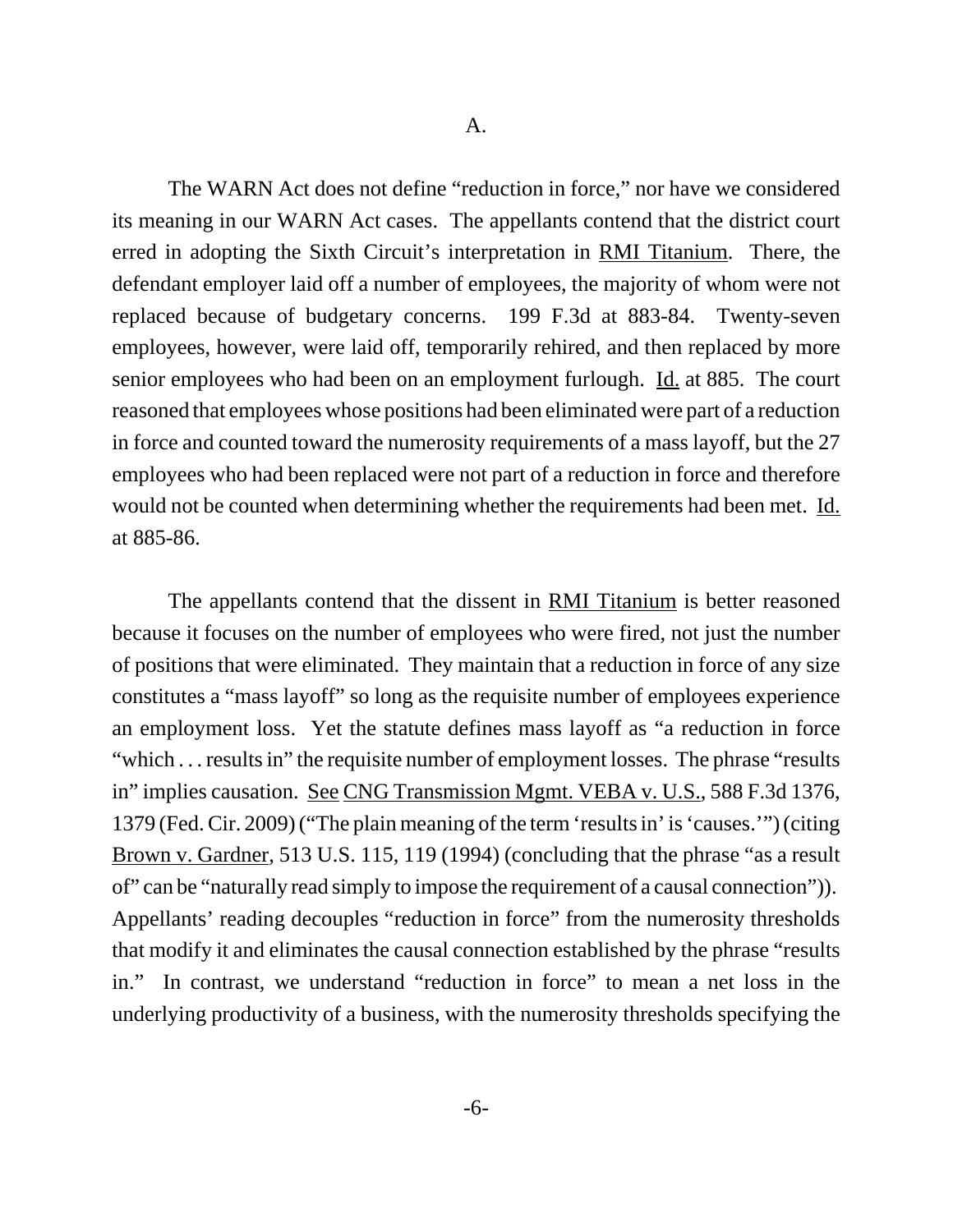extent of the net loss that must result from such a reduction in force to qualify as a "mass layoff."

We agree with the Sixth Circuit: employees who are fired but replaced are not part of a reduction in force and do not count as part of the aggregate number of employee layoffs that must be met to satisfy the numerosity thresholds of § 2101(a)(3). When a company fires one worker and replaces him with another, there is no net loss in the number of employees and no "reduction in force" as the term is commonly understood. See Matthews v. Allis-Chalmers, 769 F.2d 1215, 1217 (7th Cir. 1985) ("[B]y definition, when the employer reduces his work force he hires no one to replace the ones he let go.") *overruled on other grounds by* Oxman v. WLS-TV, 846 F.2d 848 (7th Cir. 1988). This reading is consistent with how we have construed "reduction in our force" in our employment discrimination cases. See, e.g., Ramlet v. E.F. Johnson, Co., 507 F.3d 1149, 1154 (8th Cir. 2007) (classifying reduction in force cases as those in which the duties of the plaintiff were eliminated or redistributed); Gaworski v. ITT Commercial Fin. Corp., 17 F.3d 1104, 1109 (8th Cir. 1994).

The appellants also contend that RMI Titanium is distinguishable on the facts because the 27 employees whose status was at issue were aware that they would eventually be replaced by the more senior employees, whereas Kohler repeatedly assured the appellants that their jobs were secure. As we read RMI Titanium, the workers' awareness of imminent replacement did not alter the legal analysis, much less prove decisive to the court's ultimate conclusion. Accordingly, we conclude that employees who are fired but replaced by others are not part of a reduction in force and are not part of the aggregate calculation that determines whether the numerosity threshold has been met.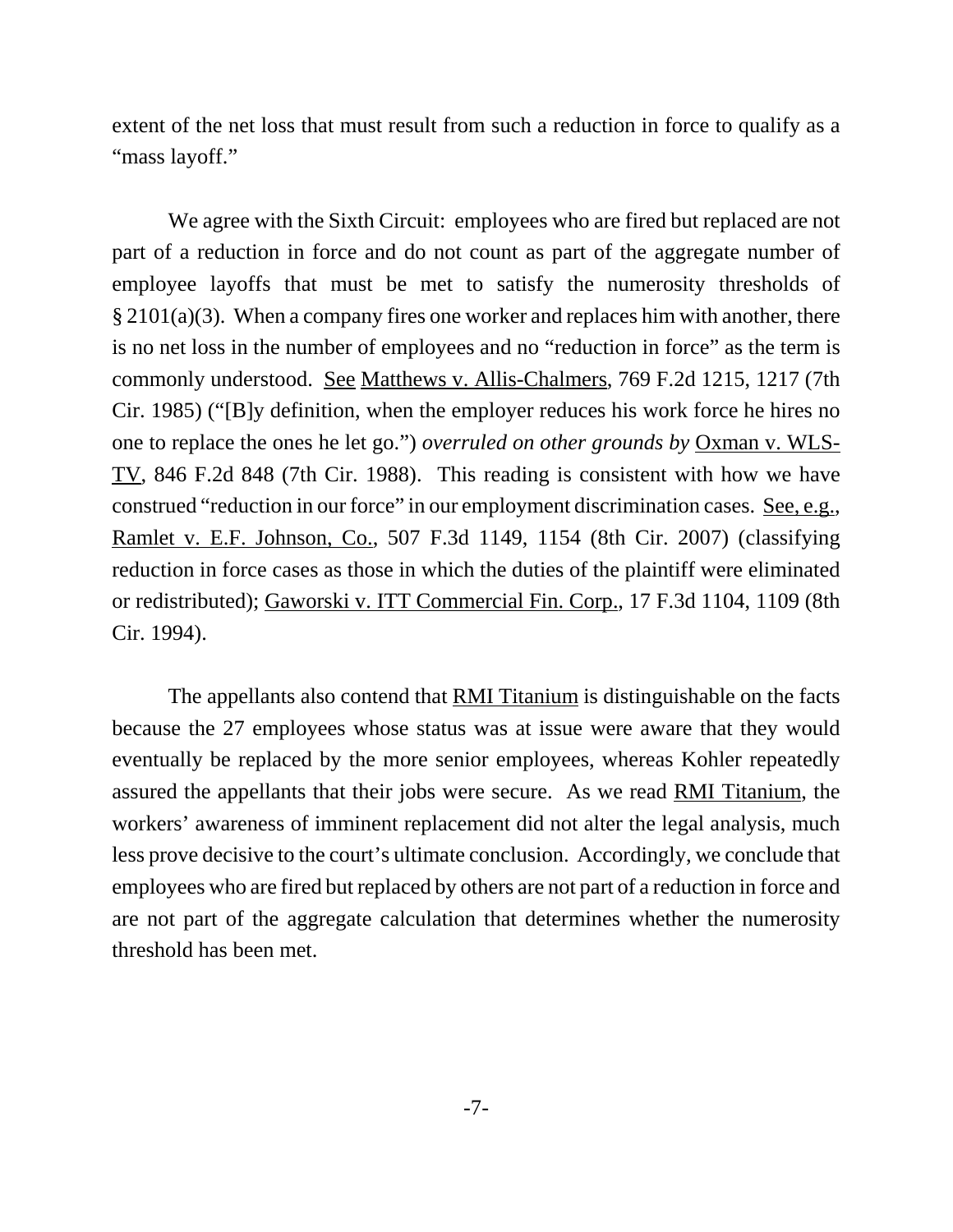The appellants maintain that even if the district court interpreted the statute correctly, it erred by making impermissible credibility determinations regarding disputed facts. In advancing this claim, appellants lean heavily on the language in which the district court couched its factual finding: "The Court further finds no credible evidence to support plaintiffs' theory that Kohler created 123 new positions when it hired replacement workers." D. Ct. Order of March, 18, 2010, at 12.

This theory has its roots in a roster that Kohler produced listing all the individuals employed at the Searcy facility from its first day of operation until March 7, 2008. This roster listed 388 people, including the 247 striking workers. While before the district court, the appellants claimed that the inclusion of the striking workers on the roster confirmed that they were considered "active employees" by Kohler for the duration of the strike. Were that the case, they argued, Kohler created new positions when it hired replacement workers and eliminated those positions when it fired them, such that the numerosity thresholds had been satisfied even under the more exacting RMI Titanium test.

Kohler maintained that the striking workers were not "active employees" during the strike and suggested that the appellants had misconstrued the import of the roster to serve their own ends. Kohler submitted affidavits indicating that the striking workers had received COBRA notice and had received no salary or payment during the strike, which it claimed is a common-sense benchmark of employee status.

The district court determined that the striking workers were not "employees" of Kohler during the strike and that Kohler did not create new positions when it hired replacement workers, but filled extant positions that had been vacated at the onset of the strike. The district court further explained that the appellants' calculation erroneously included 32 striking workers who had departed voluntarily. Voluntary